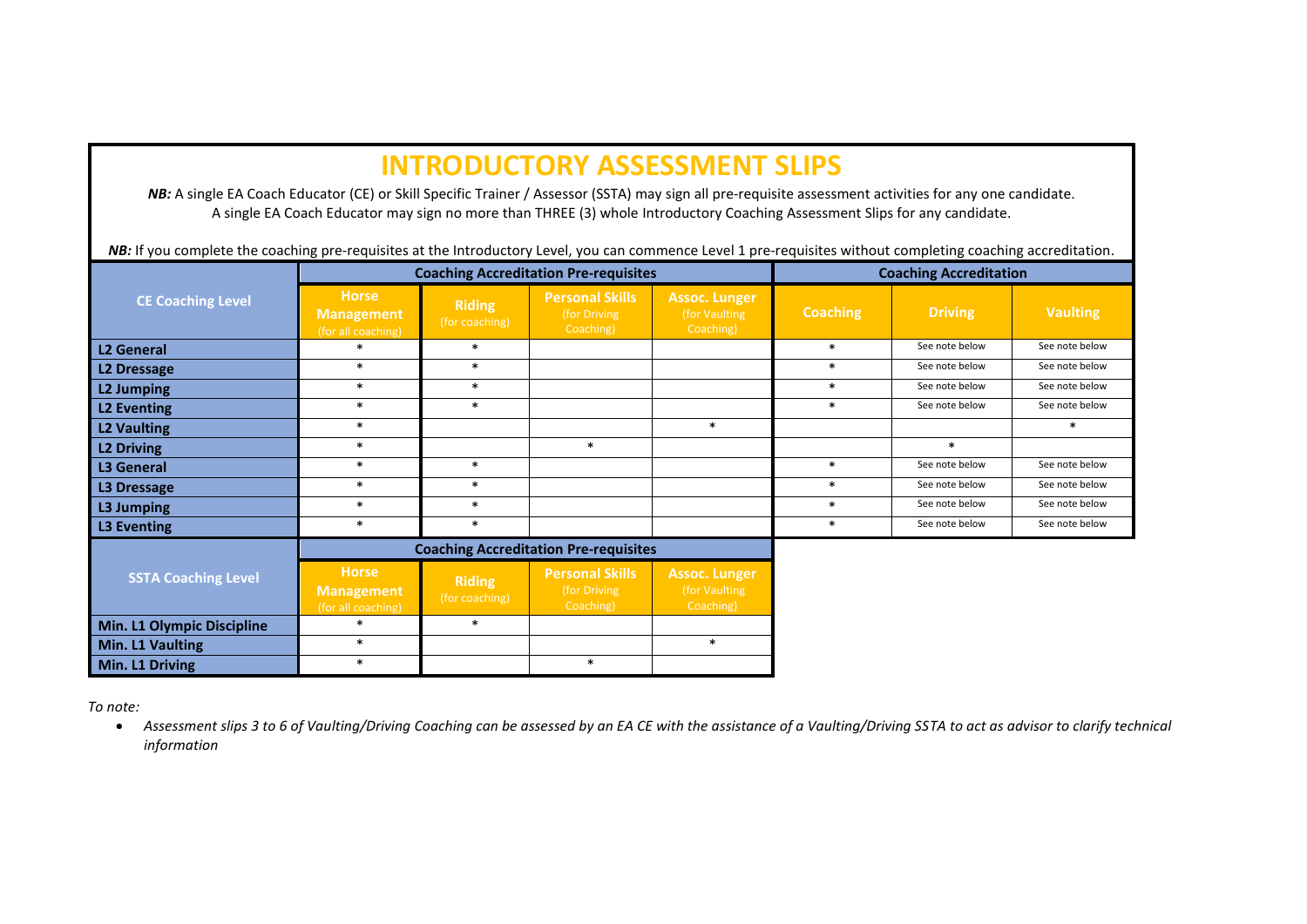| <b>LEVEL 1 ASSESSMENT SLIPS</b><br><b>NB:</b> A single EA Coach Educator may sign no more than THREE (3) whole L1 Assessment Slips within any of the EA L1 Assessment Summaries for any candidate. |                                                         |                                            |                                                    |                                                             |                                                          |                                                         |                                   |                             |                                                |                                    |                                   |  |
|----------------------------------------------------------------------------------------------------------------------------------------------------------------------------------------------------|---------------------------------------------------------|--------------------------------------------|----------------------------------------------------|-------------------------------------------------------------|----------------------------------------------------------|---------------------------------------------------------|-----------------------------------|-----------------------------|------------------------------------------------|------------------------------------|-----------------------------------|--|
| NB: If you complete the Level 1 coaching pre-requisites, you can commence Level 2 pre-requisites without completing coaching accreditation.                                                        |                                                         |                                            |                                                    |                                                             |                                                          |                                                         |                                   |                             |                                                |                                    |                                   |  |
| <b>Coaching Accreditation Pre-requisites</b>                                                                                                                                                       |                                                         |                                            |                                                    |                                                             |                                                          |                                                         | <b>Coaching Accreditation</b>     |                             |                                                |                                    |                                   |  |
| <b>CE Coaching</b><br><b>Level</b>                                                                                                                                                                 | <b>Horse</b><br><b>Management</b><br>(for all coaching) | <b>Riding</b><br>(for general<br>coaching) | <b>Dressage</b><br><b>Riding</b><br>(for coaching) | <b>Show Horse</b><br><b>Riding</b><br>(for SH)<br>coaching) | <b>Official</b><br>Lunger<br>(for Vaulting)<br>Coaching) | Personal<br><b>Skills</b><br>(for Driving)<br>Coaching) | <b>General</b><br><b>Coaching</b> | Dressage<br><b>Coaching</b> | <b>Show</b><br><b>Horse</b><br><b>Coaching</b> | <b>Vaulting</b><br><b>Coaching</b> | <b>Driving</b><br><b>Coaching</b> |  |
| L2 General                                                                                                                                                                                         | $\ast$                                                  | $\ast$                                     | $\ast$                                             | $\ast$                                                      |                                                          |                                                         | $\ast$                            | $\ast$                      | See note below                                 | See note below                     | See note below                    |  |
| L2 Dressage                                                                                                                                                                                        | $\ast$                                                  | $\ast$                                     | $\ast$                                             | $\ast$                                                      |                                                          |                                                         | $\ast$<br>(Dressage only)         | $\ast$                      | See note below                                 | See note below                     | See note below                    |  |
| L2 Jumping                                                                                                                                                                                         | $\ast$                                                  | $\ast$                                     | $\ast$                                             | $\ast$                                                      |                                                          |                                                         | $\ast$                            | $\ast$                      | See note below                                 | See note below                     | See note below                    |  |
| L2 Eventing                                                                                                                                                                                        | $\ast$                                                  | $\ast$                                     | $\ast$                                             | $\ast$                                                      |                                                          |                                                         | $\ast$                            | $\ast$                      | See note below                                 | See note below                     | See note below                    |  |
| L2 Vaulting                                                                                                                                                                                        | $\ast$                                                  |                                            |                                                    |                                                             | $\ast$                                                   |                                                         |                                   |                             |                                                | $\ast$                             |                                   |  |
| L2 Driving                                                                                                                                                                                         | $\ast$                                                  |                                            |                                                    |                                                             |                                                          | $\ast$                                                  |                                   |                             |                                                |                                    | $\ast$                            |  |
| L <sub>3</sub> General                                                                                                                                                                             | $\ast$                                                  | $\ast$                                     | $\ast$                                             | $\ast$                                                      |                                                          |                                                         | $\ast$                            | $\ast$                      | See note below                                 | See note below                     | See note below                    |  |
| L3 Dressage                                                                                                                                                                                        | $\ast$                                                  | $\ast$                                     | $\ast$                                             | $\ast$                                                      |                                                          |                                                         | $\ast$<br>(Dressage only)         | ÷                           | See note below                                 | See note below                     | See note below                    |  |
| L3 Jumping                                                                                                                                                                                         | $\ast$                                                  | $\ast$                                     | $\ast$                                             | $\ast$                                                      |                                                          |                                                         | $\ast$                            | $\ast$                      | See note below                                 | See note below                     | See note below                    |  |
| L3 Eventing                                                                                                                                                                                        | $\ast$                                                  | $\ast$                                     | $\ast$                                             | $\ast$                                                      |                                                          |                                                         | $\ast$                            | $\ast$                      | See note below                                 | See note below                     | See note below                    |  |

*To note:* 

• *Assessment slips 3 to 6 of Show Horse Coaching to be assessed by an EA CE with the assistance of a Show Horse Council Judge or Show Horse SSTA to act as advisor to clarify technical information*

• *Assessment slips 3 to 6 of Vaulting/Driving Coaching can be assessed by an EA CE with the assistance of a Vaulting/Driving SSTA to act as advisor to clarify technical information*